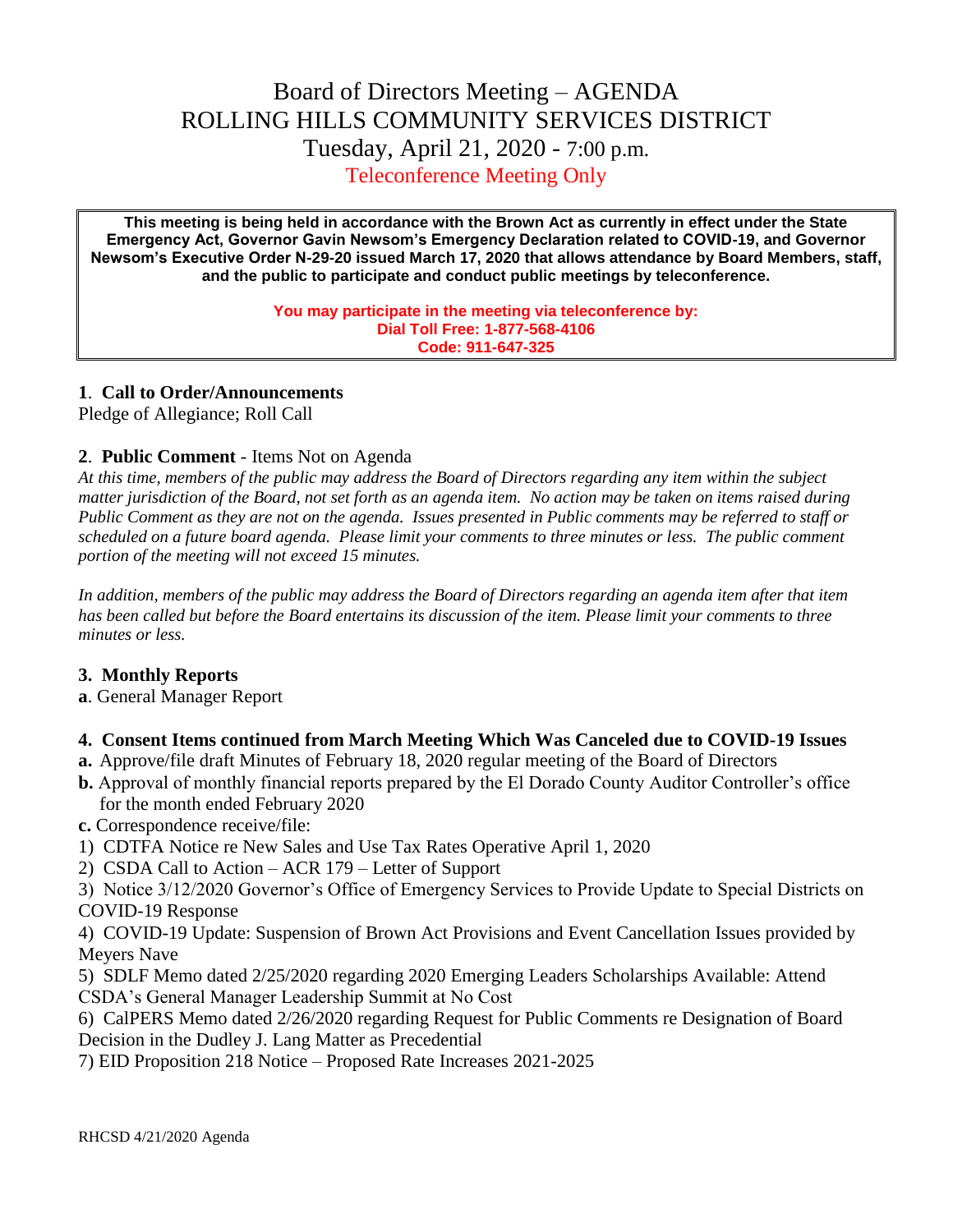Consent Items Pulled for Discussion: \_\_\_\_\_\_\_\_\_\_\_\_\_\_\_\_\_\_\_\_\_\_\_\_\_\_\_\_\_\_\_\_\_

# **5. Consent Items**

- a. Approval of monthly financial reports prepared by the El Dorado County Auditor Controller's office for the month ended March 2020
- b**.** Correspondence receive/file:
- 1) SDRMA Letter re 2020-2021 Property/Liability Program Estimated Contribution
- 2) CalPERS Circular Letters issued March 2020
- 3) Jacobson Jarvis CPA firm introduction letter

Consent Items Pulled for Discussion: \_\_\_\_\_\_\_\_\_\_\_\_\_\_\_\_\_\_\_\_\_\_\_\_\_\_\_\_\_\_\_\_\_

# **6. Old Business**

**a. Folsom Heights Development Project – Emergency Vehicle Access (EVA) at Prima Drive and Stonebriar, including update regarding any new information available on this issue and discussion of methods/types of gates under consideration at the EVA access point.**  (Discussion Item)

# **7. New Business**

- **a. Emergency Drain Work as a Result of Flooding.** Request for approval and ratification of emergency work done as a result of flooding in recent heavy rain in the amount of \$5,456.00. This dollar amount does not include comprehensive root removal from pipes but only immediate measures taken to alleviate flooding or homeowner claims. (Discussion/Action Item)
- **b. Request from Resident regarding work at Dunnwood Drive and Joerger Park -** Discussion of resident's request for improvements on Dunnwood Drive including planting of additional trees and plants, additional bark, split rail fencing, and Jorgensen Park tree plantings. Initial estimates for trees, plants, and bark on Dunnwood are approximately \$6,500 for materials. The estimated cost for split rail fencing ranges up to approximately \$37,000. (Discussion/Possible Action Item)
- **c. Maintenance Work in area of Winterfield Drive -** Consideration of cost to remove fallen branches/deadwood from behind Winterfield Drive property (on CSD property) and consider rerouting V-ditch trench to allow for drainage at a total cost of not to exceed \$1,700. (Discussion/Possible Action Item)
- **d. Fire Scraping as Fire Mitigation Measure 2020** Consideration of fire scraping to be done at a cost not to exceed \$3200 (Discussion/Possible Action Item)
- **e. Next Door Forum**  Discussion of possible utilization of Next Door social medial forum as a further means of communication with residents of the District (Discussion/Possible Action Item)

# **8. Adjournment**

#### **\*\*\*\*\*\*\***

The Board may take action on any of the items listed on this Agenda regardless of whether the matter appears on the Consent Calendar or is described as an action item, a report, a discussion item, or an information item.